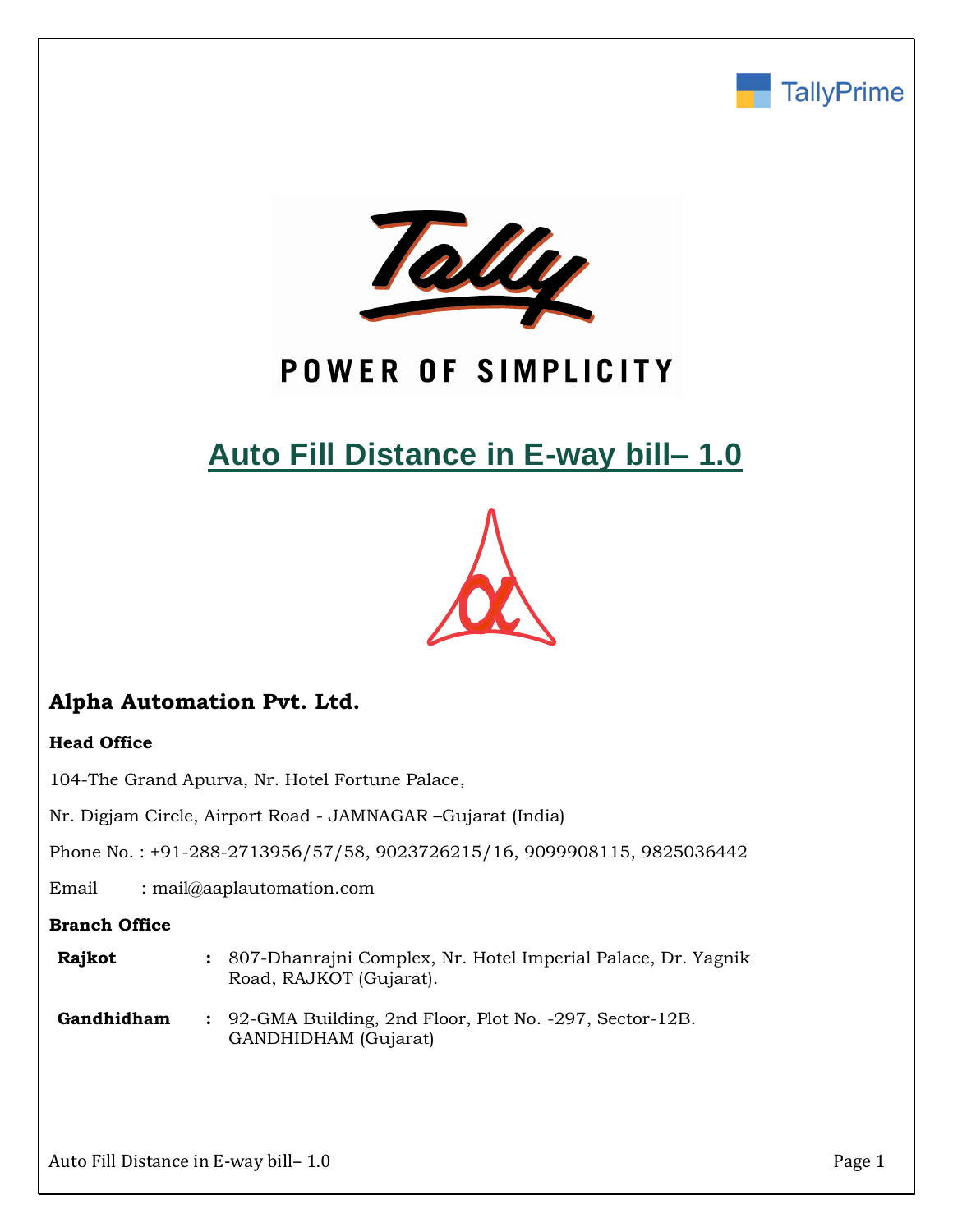

© 2020 Alpha Automation Pvt. Ltd. All rights reserved.

Tally, Tally 9, Tally9, Tally.ERP, Tally.ERP 9, Shoper, Shoper 9, Shoper POS, Shoper HO, Shoper 9 POS, Shoper 9 HO, Tally Developer, Tally. Server 9, Tally Developer, Tally. Developer 9, Tally.NET, Tally Development Environment, Tally Prime, TallyPrimeDeveloper, Tally Prime Server, Tally Extender, Tally Integrator, Tally Integrated Network, Tally Service Partner, Tally Academy & Power of Simplicity are either registered trademarks or trademarks of Tally Solutions Pvt. Ltd. in India and/or other countries. All other trademarks are properties of their respective owners.

Version: Alpha Automation Pvt. Ltd. / Auto Fill Distance in E-way bill/1.0/ Nov-2020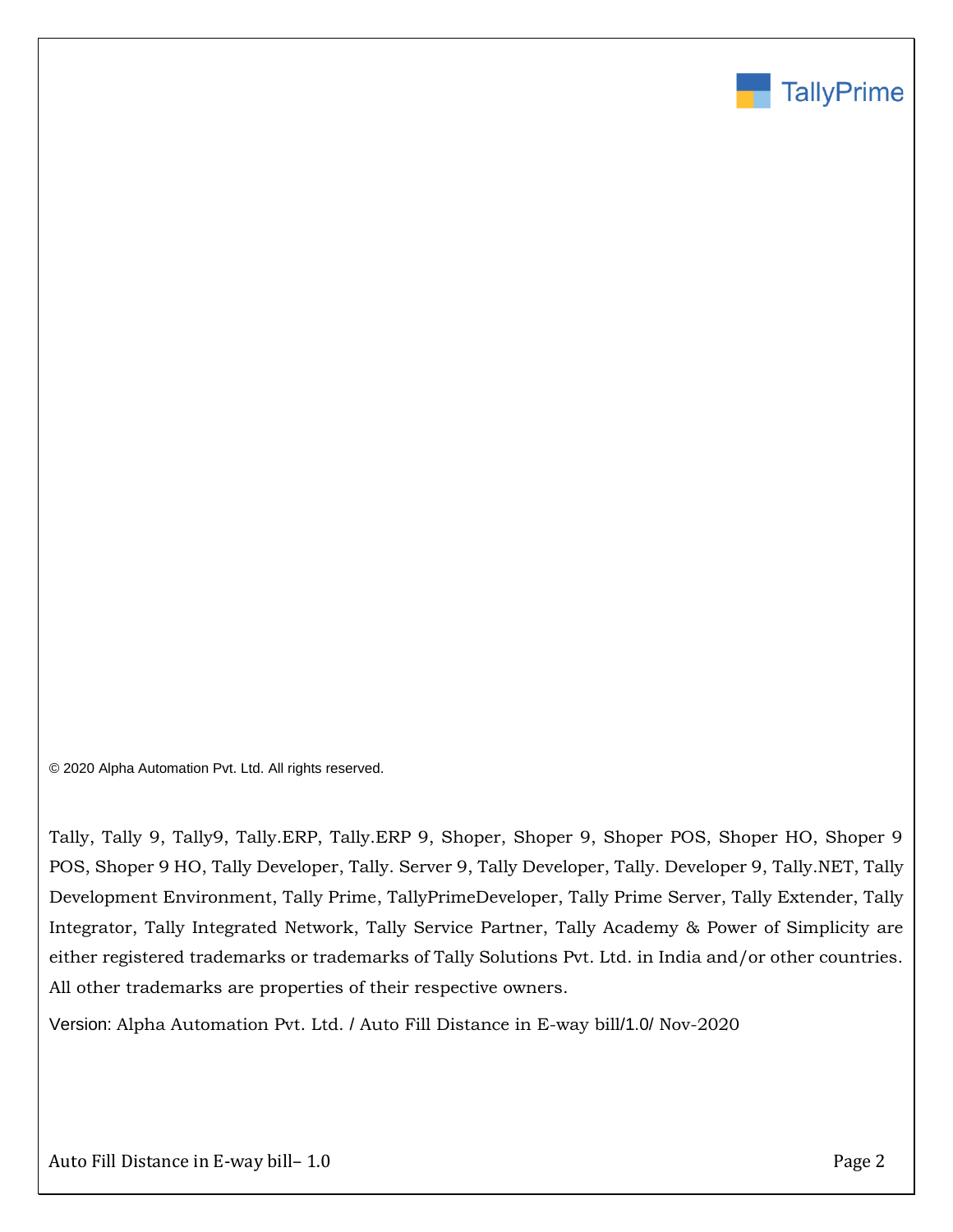

# **Auto Fill Distance in E-way bill– 1.0**

## **Introduction**

• This add-on will allow you to store this information in the ledger Master itself and auto fill the information in the E-way bill.

## **Benefits**

• User get Facility to auto fill the information in the E-way bill.

## **What's New?**

• Compatible with Tally Prime

## **Important!**

Take back up of your company data before activating the Add-on.

Once you try/purchase an Add-on, follow the steps below to configure the Add-on and use it.

### **Installation**

- 1. Copy the TCP file in TallyPrime Folder.
- 2. Gateway of Tally  $\rightarrow$  F1 (Help) $\rightarrow$  TDL & Add-on  $\rightarrow$  F4 (Manage Local TDL)  $\rightarrow$  Select Yes in Load TDL on Startup and give the file name of TCP File. After pressing the Enter Key will show TDL Status which should be as Loaded.

## **System requirements:**

No additional hardware / software infrastructure is required for executing and operation this applications module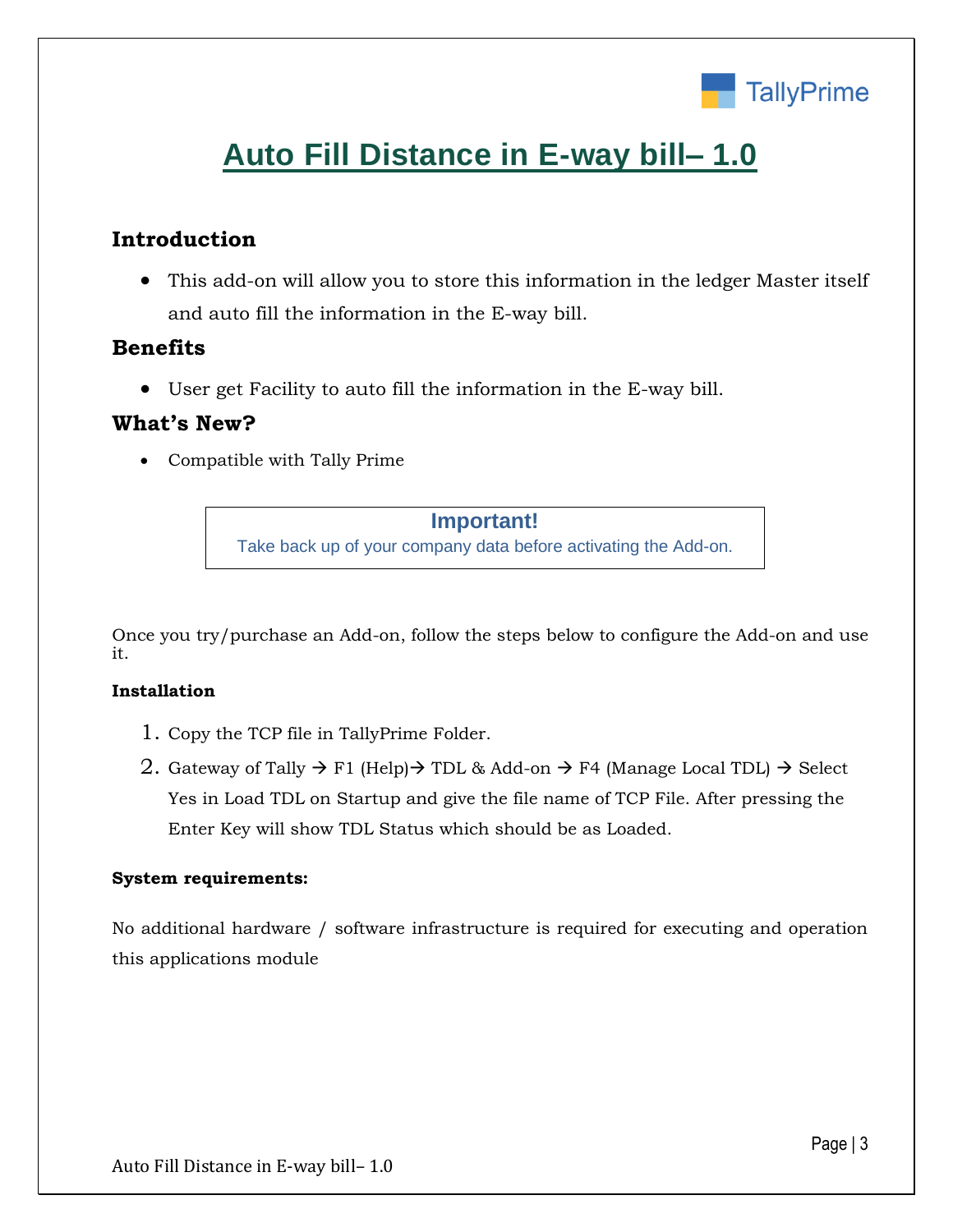

### **1. Activate the Add-on.**

### *For TallyPrime Release 1.0*

Go to **Gateway of Tally** → **F1: Help** → **TDL & Add-On** → **F6: Add-On Features**. Alternatively, you may press **CTRL + ALT + T** from any menu to open TDL Management report and then press **F6: Add-On Features**

Set "**Yes**" to the option **"Enable Auto Fill Distance in E-Way Bill?"**

| <b>Add-On Features</b>                        |          |
|-----------------------------------------------|----------|
| Enable Auto Fill Distance in E-Way Bill ? Yes |          |
|                                               |          |
|                                               |          |
|                                               |          |
|                                               |          |
|                                               |          |
|                                               |          |
|                                               |          |
|                                               |          |
|                                               |          |
|                                               |          |
|                                               |          |
|                                               |          |
|                                               | Accept ? |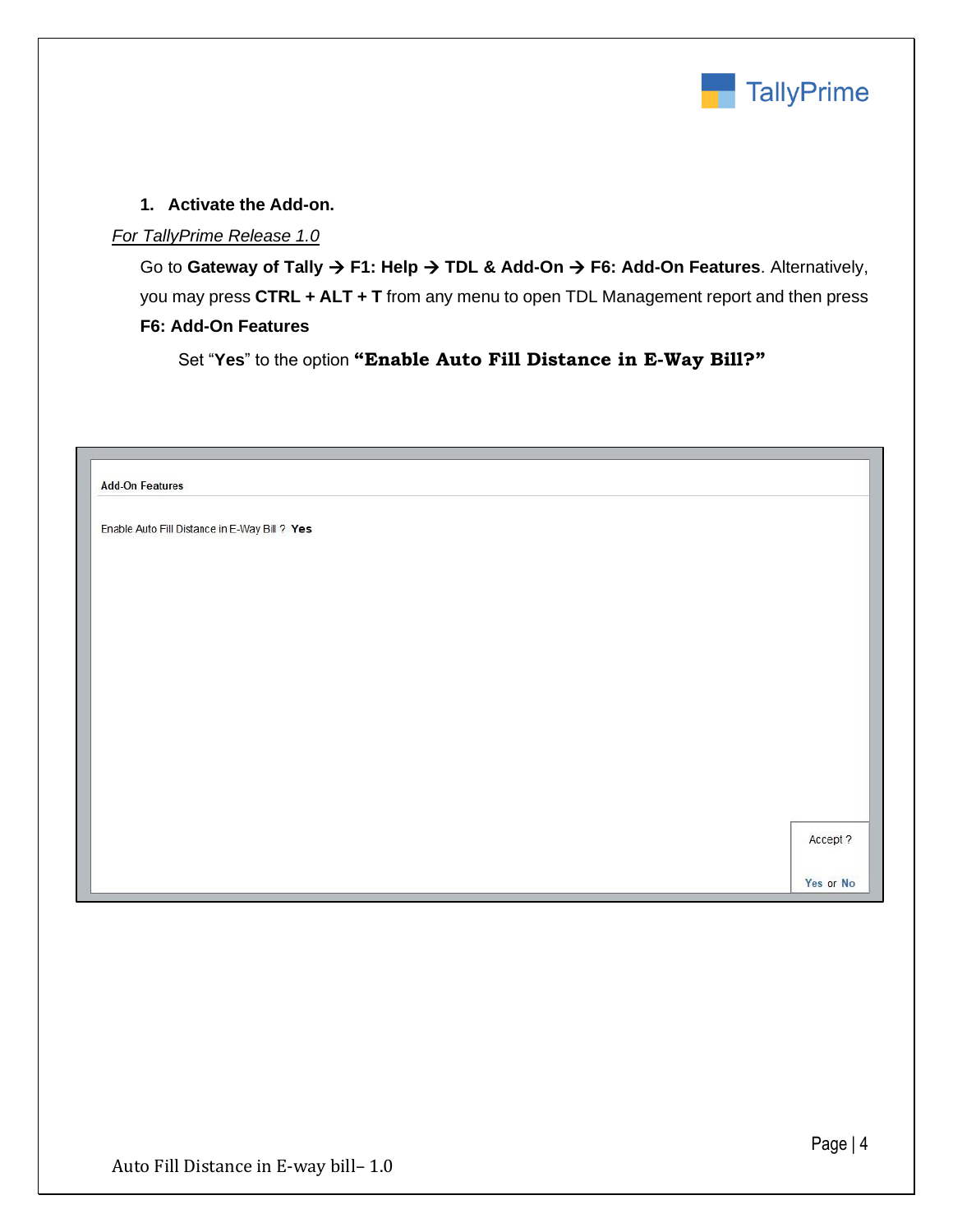

#### **Detailed User Guide:**

## **1. Go to Gateway of tally → Alter →Accounting Masters→ Ledger → Select Ledger**

| <b>Ledger Alteration</b>                                   |                            |                                    | <b>Webmine Solutions</b>                 |                              |  |  |
|------------------------------------------------------------|----------------------------|------------------------------------|------------------------------------------|------------------------------|--|--|
| Name<br>: Alpha Automation Pvt. Ltd.                       |                            |                                    |                                          | <b>Total Opening Balance</b> |  |  |
| (alias)<br>ò                                               |                            |                                    |                                          | 60,850.00 Dr                 |  |  |
|                                                            |                            |                                    |                                          | Difference                   |  |  |
|                                                            |                            |                                    |                                          | 60,850.00 Dr                 |  |  |
| Under                                                      | : Sundry Debtors           | <b>Mailing Details</b>             |                                          |                              |  |  |
|                                                            | (Current Assets)           | Name<br>Address                    | : Alpha Automation Pvt. Ltd.<br>Ď.       |                              |  |  |
| Pricing level applicable<br>Maintain balances bill-by-bill | : • Not Applicable<br>: No |                                    |                                          |                              |  |  |
|                                                            |                            |                                    |                                          |                              |  |  |
| Cost centres are applicable                                | N <sub>o</sub>             | State<br>Country                   | : • Not Applicable<br>: • Not Applicable |                              |  |  |
|                                                            |                            |                                    |                                          |                              |  |  |
| Distance (in KM)                                           | 150<br>÷.                  | Mobile nc.                         | ċ,                                       |                              |  |  |
|                                                            |                            | Provide Contact Details            | : No                                     |                              |  |  |
|                                                            |                            | Set/alter multiple mailing details | : No                                     |                              |  |  |
|                                                            |                            | <b>Banking Details</b>             |                                          |                              |  |  |
|                                                            |                            | Provide bank details               | : No                                     |                              |  |  |
|                                                            |                            | <b>Tax Registration Details</b>    |                                          |                              |  |  |
|                                                            |                            | PAN/IT No.                         | š,                                       |                              |  |  |
|                                                            |                            | Registration type                  | ŧ.                                       |                              |  |  |
|                                                            |                            | <b>GSTIN/UIN</b>                   | ċ,                                       |                              |  |  |
|                                                            |                            | Set/Alter GST details              | ÷                                        |                              |  |  |
|                                                            |                            |                                    |                                          |                              |  |  |
|                                                            |                            |                                    |                                          |                              |  |  |
|                                                            |                            |                                    |                                          |                              |  |  |
|                                                            |                            |                                    |                                          |                              |  |  |
|                                                            |                            |                                    |                                          |                              |  |  |
|                                                            |                            |                                    |                                          |                              |  |  |
|                                                            |                            |                                    |                                          | Accept ?                     |  |  |
|                                                            |                            |                                    |                                          |                              |  |  |
|                                                            | <b>Opening Balance</b>     | (on 1-Apr-19) :                    |                                          | Yes or No                    |  |  |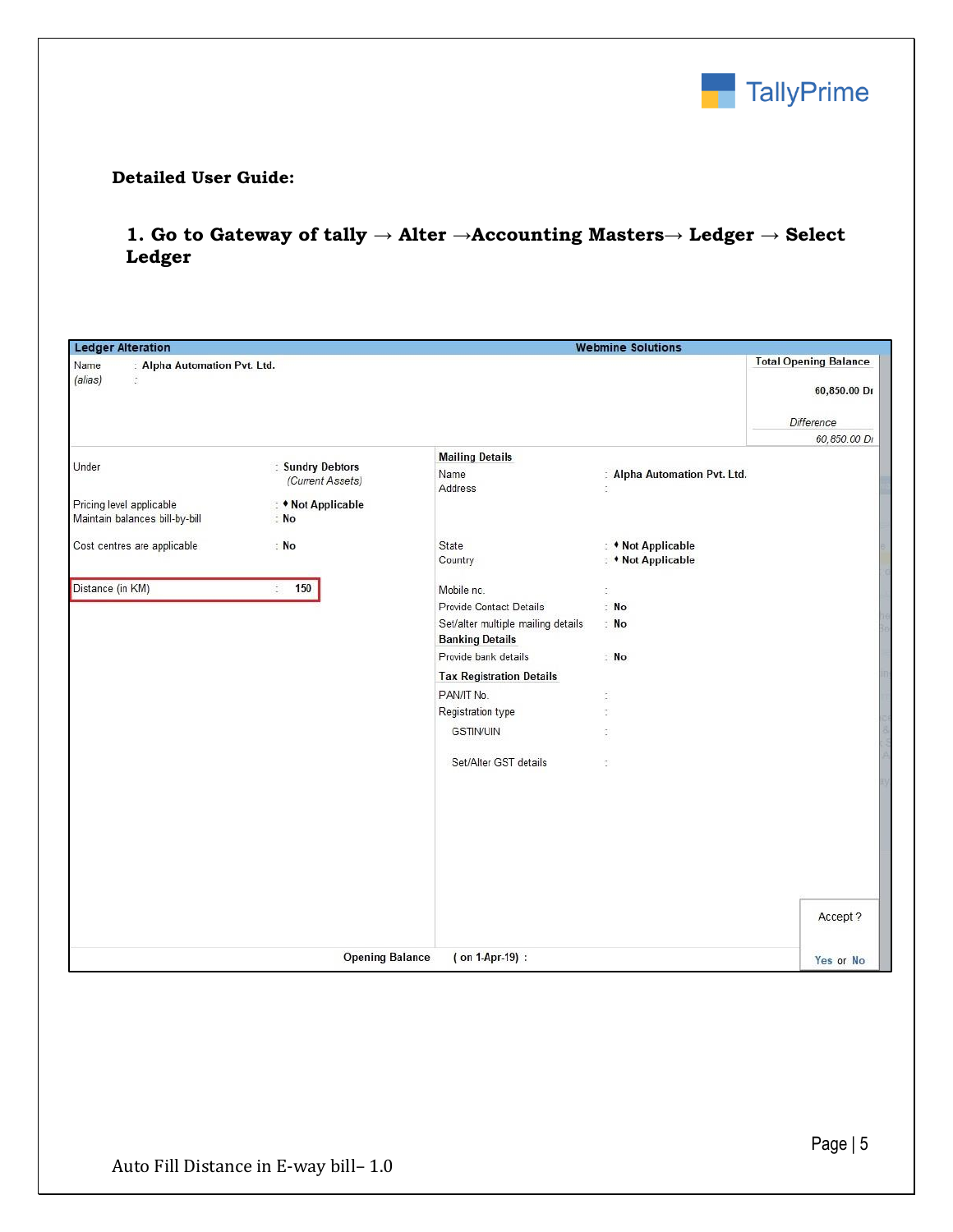

# **2. Go to Gateway of tally → Vouchers → Sales (Press F8)**

| <b>Statutory Details</b>                                          |                                              |                                                            | <b>Webmine Solutions</b>                                                                  |                                                                                                                    |                             | $\overline{\mathsf{x}}$ |                                                 |
|-------------------------------------------------------------------|----------------------------------------------|------------------------------------------------------------|-------------------------------------------------------------------------------------------|--------------------------------------------------------------------------------------------------------------------|-----------------------------|-------------------------|-------------------------------------------------|
| 54<br>eference No<br>Alpha Automation Pvt. Ltd.<br>arty: A/c name | Date                                         |                                                            |                                                                                           | Price Eavel                                                                                                        | * Not Applicable            | 28 Nov 2<br>Saturda     |                                                 |
| 2.51LT50.00 Dr<br>Sales<br>14.05.224.01.01                        |                                              |                                                            |                                                                                           |                                                                                                                    |                             |                         |                                                 |
| lame of Item                                                      |                                              |                                                            |                                                                                           |                                                                                                                    | Rate per Dat %<br>Quantity. | Amoun                   |                                                 |
| <b>Dell Laptop</b>                                                |                                              |                                                            | <b>Additional Details : Sales Taxable</b>                                                 |                                                                                                                    | 3 Nos 18,000.00 Nos         | 54,000.0                |                                                 |
|                                                                   |                                              |                                                            | e-way Bill Details                                                                        |                                                                                                                    |                             |                         |                                                 |
| CGST<br>SGST                                                      | e-Way Bill No.<br>Sub Type                   | : Supply                                                   | Date<br>Document Type                                                                     | : Tax Invoice                                                                                                      |                             | 3,240.0<br>3,240.0      |                                                 |
|                                                                   |                                              | <b>Bill From</b>                                           | <b>Consignor Details (From)</b>                                                           | <b>Dispatch From</b>                                                                                               |                             |                         |                                                 |
|                                                                   | Consignor<br><b>GSTIN/UIN</b><br>State       | <b>Webmine Solutions</b><br>: 241234578954KDF<br>: Gujarat | Address Type<br>Address1<br>Address2<br>Place<br>Pincode<br><b>Consignee Details (To)</b> | : • Primary<br>101 Madhav Square, Nr. Limda Lane, Opp., SBI Bank, Rajputpara-3, Nr. Lal Bunglow, Jamnagar., 361001 |                             |                         |                                                 |
|                                                                   |                                              | <b>Bill To</b>                                             |                                                                                           | Ship To                                                                                                            |                             |                         |                                                 |
|                                                                   | Consignee<br>GSTIN<br>State                  | : Alpha Automation Pvt. Ltd.<br>$:$ URP<br>: Gujarat       | Address Type<br>Address1<br>Address2<br>Place<br>Pincode<br><b>Transporter Details</b>    | : • Primary<br>÷<br>÷.                                                                                             |                             |                         |                                                 |
|                                                                   | Mode<br><b>Transporter Name</b>              | Road<br>$\diamond$ None                                    | Distance (in KM)<br>Transporter ID                                                        | : 150                                                                                                              |                             |                         |                                                 |
|                                                                   | Vehicle Number<br>Doc/Lading/RR/AirWay No. : |                                                            | Vehicle Type<br>Date                                                                      | : Regular<br>÷                                                                                                     |                             |                         |                                                 |
|                                                                   |                                              |                                                            |                                                                                           |                                                                                                                    |                             |                         |                                                 |
| Provide GST/e-Way Bill details: Yes                               |                                              |                                                            |                                                                                           |                                                                                                                    |                             |                         | R: Transporter Details<br>W: e-Way Bill Details |
| lamation:                                                         |                                              |                                                            |                                                                                           |                                                                                                                    | 3 Nos                       | (00, 480.0)             |                                                 |
|                                                                   |                                              |                                                            |                                                                                           |                                                                                                                    |                             |                         | F12: Configure                                  |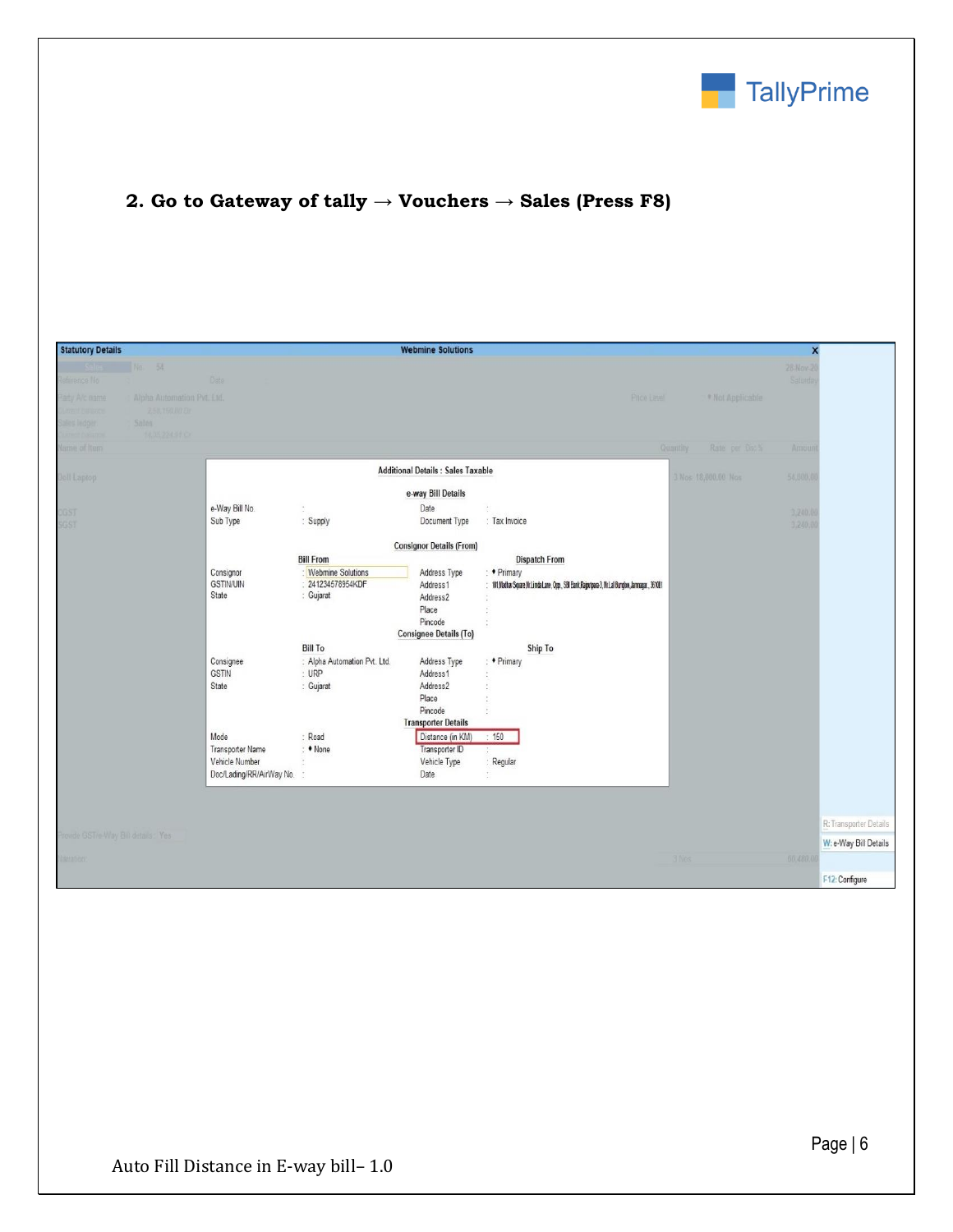

# **FAQ**

#### **Which version/release of TallyPrime does the add-on support?**

This add-on will work only from Tally Prime Release 1.0 onwards.

#### **How will I get support for this add-on?**

For any functional support requirements please do write to us on mail@aaplautomation.com or call us at +91-288-2713956/57/58, +91-9023726215/16, 9099908115, 9825036442.

## **If I need some enhancements / changes to be incorporated for the add-on, whom should I contact?**

Please to write to us on mail@aaplautomation.com with your additional requirements and we will revert to you in 24 hours.

#### **Will new features added be available to us?**

We offer one year availability of all support and new features free of cost. After one year, nominal subscription cost will be applicable to you to continue to get free support and updates.

#### **What will happen after one year?**

There is no fixed annual charge to be payable mandatory. However if any changes are required in our Add-On to make compatible with New Release of TallyPrime then the modification Charges will be applied.

#### **I am using a multi-site. Can I use the same Add-on for all the sites?**

No, one Add-on will work only for 1 site. You need to purchase again if you want to use the same Add-on for more sites.

#### **TDL Management screen shows errors with the Add-on. What do I do?**

Check whether the error is because of the Add-on or because of clashes between 2 TDLs (An add-on is also a TDL). In case of clashes, disable one or more TDLs and check which TDL has the error. If the Add-on has a problem, you can report it to us.